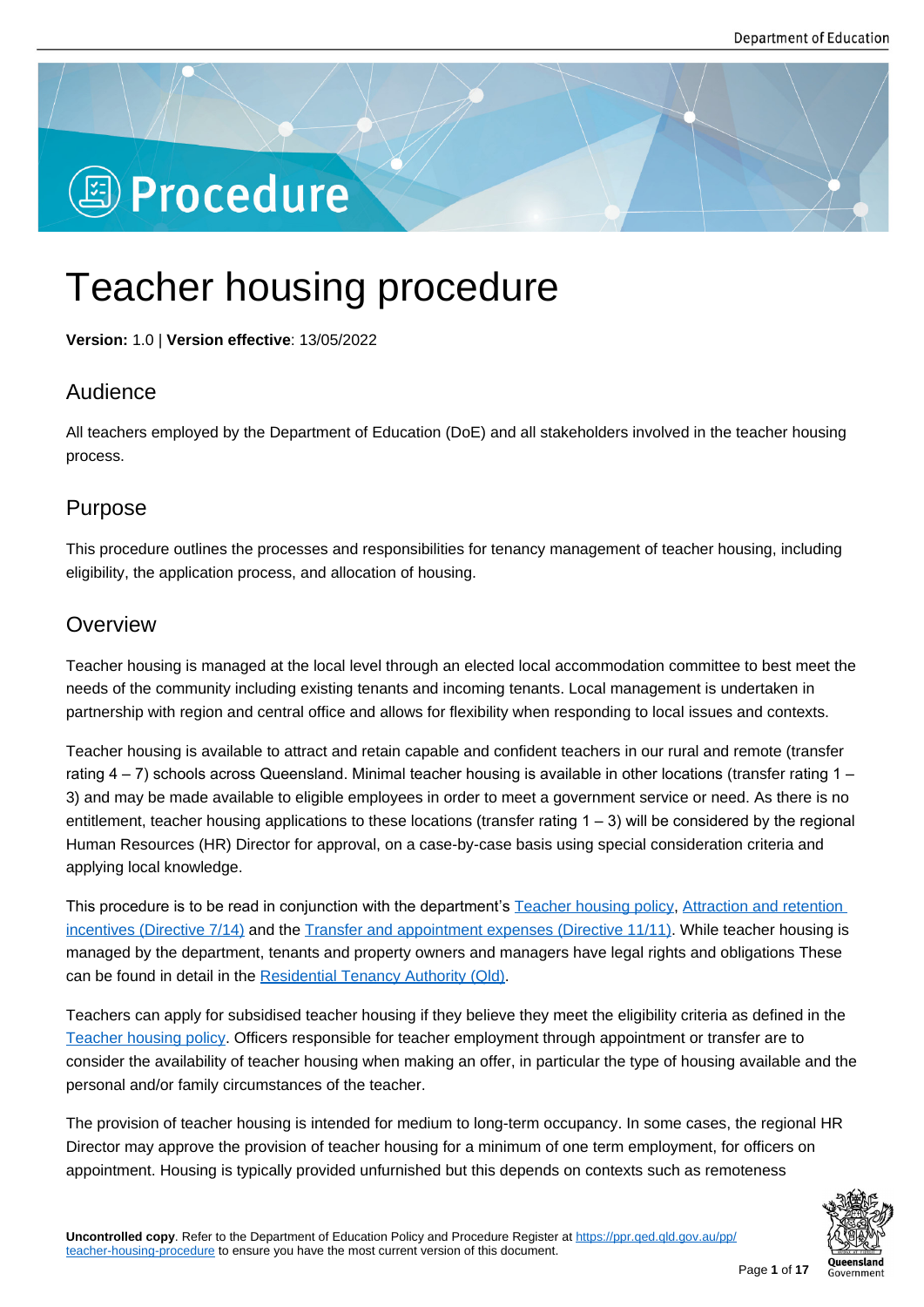and use. Requests can be made through region to provide a furniture key for accommodation. Reason would need to be provided.

There may be instances where schools/regions are unable to appoint locally to non-teaching school-based positions and need to offer teacher housing to attract and recruit a suitable candidate from outside the local area. Approval to offer teacher housing to non-teaching school-based positions will be at the discretion of the regional HR Director on a case-by-case basis.

Non-teaching school-based staff and preservice teachers may occupy teacher housing at subsidised rental rates, to maximise occupancy, **only** if suitable housing is available and only when all other eligible teachers have been accommodated. Approval to offer teacher housing to non-teaching school-based staff and preservice teachers will be at the discretion of the regional HR Director. In these instances, non-teaching school-based staff and preservice teachers are still subject to the teacher housing eligibility criteria and are to comply with the policy and procedures.

## **Responsibilities**

### **Local Accommodation Committee (LAC) (or Principal where there is no LAC)**

A **Local Accommodation Committee** is to be established for local management of teacher housing in all centres with one or more multi-tenancy dwellings, provided for accommodation of departmental employees. The incumbent Principal fulfils the role where there is no requirement for a LAC to be established.

A **Responsible Officer**, being the outgoing Local Accommodation Officer (LAO), a Principal, or the employees' industrial representative, is to call a general meeting, which is to occur annually. The meeting is to be open to all permanent departmental employees in the centre, where they will consider the composition of the LAC and the procedure for subsequent election process. The committee is to be large enough to ensure that all stakeholders are represented but should not be so big that it is unmanageable.

Membership of the Local Accommodation Committee should be elected by staff in the area covered by the local accommodation committee and consist of:

- teachers who are occupants of departmentally provided housing in the location
- school Principal or other school leaders
- cross-sectional representation of school-based staff in the location covered by the LAC. In determining cross-sectional representation consideration should be given to workplace types, house hold sizes, gender representation, cultural diversity, industrial representation, multi and sole tenancy representation.

Notification of the membership of Local Accommodation Committee must be provided to Teacher Housing, Infrastructure Services Division (ISD) and regional HR as soon as possible after the election.

All workplaces are to display the names of local accommodation offers and the elected members and the workplaces they are representing in a way that is readily accessible to employees in each of the workplaces. If a representative of the employees' industrial organisation has been elected to the committee then their name and role should be identified.

At the first meeting of a newly convened Local Accommodation Committee, a Local Accommodation Officer must be elected as chair and administrator of the committee. At this meeting, the frequency of meetings and

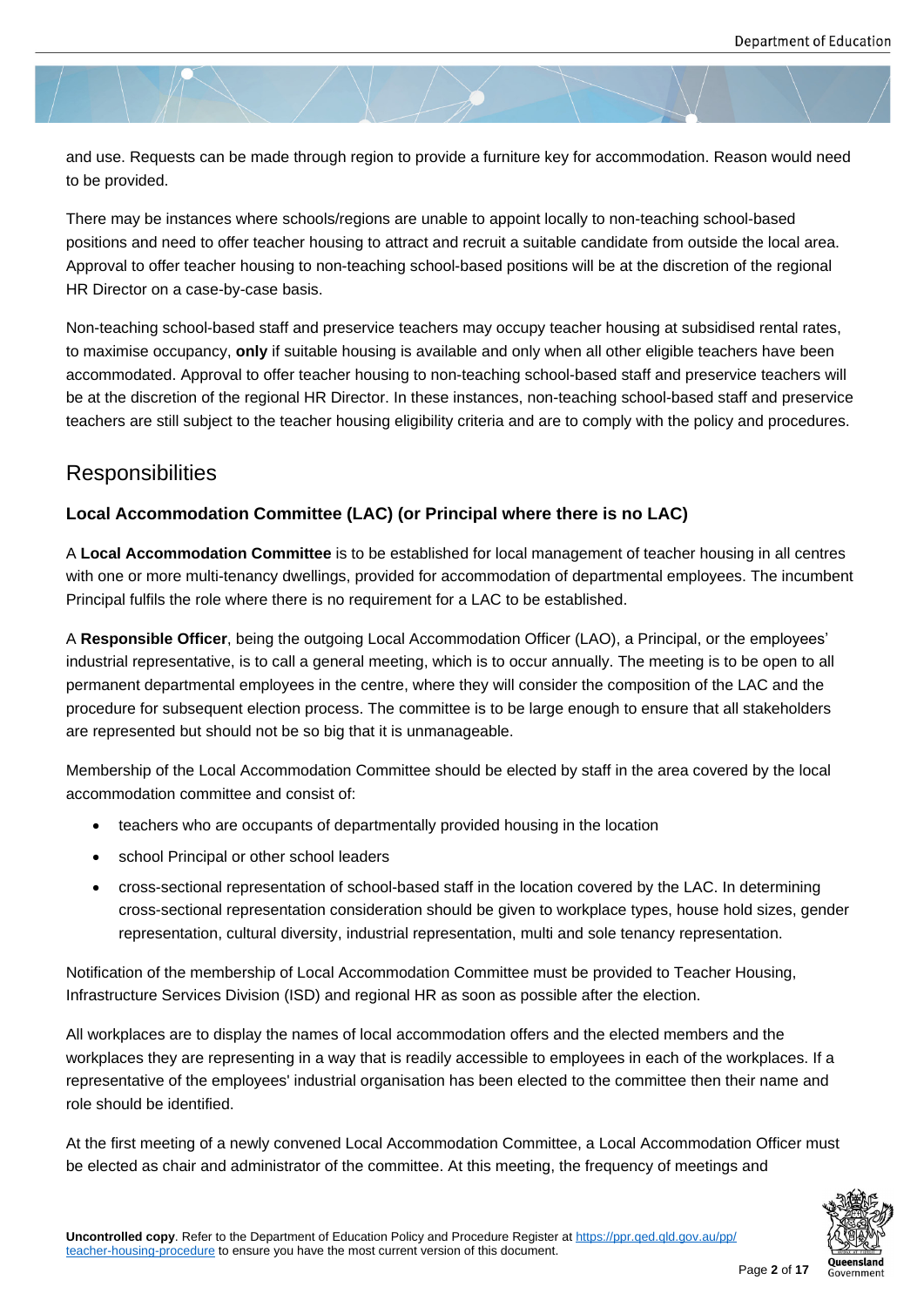procedural arrangements for the committee must be established. It is recommended that meetings are held quarterly with mandatory meetings at the end of each semester to coincide with periods where movement into housing is expected to be high. Meetings must be held each time allocations are done.

All members of the LAC are required to:

- take all reasonable steps to prevent, detect and respond to allegations of fraud and corruption
- abide by the Code of Conduct and Standard of Practice
- treat all personal information and correspondence from tenants as confidential and handle appropriately
- not be present or involved in decisions relating to their own teacher housing application or tenancy.

The duties of the LAC are as follows:

- Allocates teacher housing to eligible teachers in accordance with the Teacher housing policy, and advice from regional HR where required.
- Allocates teacher housing to eligible teachers in special consideration areas in accordance with agreed minimum benchmark criteria, any locally agreed criteria and advice fr[om regional HR.](https://ppr.qed.qld.gov.au/pp/teacher-housing-policy)
- Considers human rights (DoE employees only) when making allocation decisions.
- Manages tenanted and vacant residences, including working with property managers, facilitating maintenance requests and lawful entry in accordance with the *Residential Tenancies and Rooming Accommo[dation Act 200](https://intranet.qed.qld.gov.au/about/PrioritiesandInitiatives/Pages/human-rights-act-2019.aspx)8* (Qld).
- Manages the allocation of accommodation in a way that best optimises the utilisation of housing to suit the needs of the tenant and the department.
- [Arranges, where necessary in m](https://www.legislation.qld.gov.au/view/html/inforce/current/act-2008-073)ulti-tenancies, the connection/disconnection of utilities (e.g. electricity).
- Retains copies of all tenancy documentation, including communications between tenant and LAC in accordance with the records retention and disposal schedule.
- Manages the initial response to tenant complaints/disputes, or escalates according to the grievances and disputes process (Step 6).
- Investigates and pro[vides recommendations to regional HR a](https://www.forgov.qld.gov.au/schedules/general-retention-and-disposal-schedule-grds)nd Tenancy and Leasing, ISD regarding future housing requirements.
- Where no suitable housing is available for an eligible teacher, refers the matter back to regional HR for consideration of temporary board and lodging until suitable housing becomes available. Provisions for temporary board and lodging in accordance with the Transfer and appointment expenses (Directive 11/11) would apply.
- Reports quarterly or as directed, to Tenancy and Leasing, ISD on the utilisation of departmental housing.
- Participates in teacher housing training and develop[ment programs.](https://www.forgov.qld.gov.au/employment-policy-career-and-wellbeing/directives-policies-circulars-and-guidelines/transfer-and-appointment-expenses-directive-1111)
- Elects an LAO.
- Takes all reasonable steps to prevent, detect and respond to allegations of fraud and corruption.

The duties for the LAO are as follows:

Acts as the chairperson and administrator of the LAC.

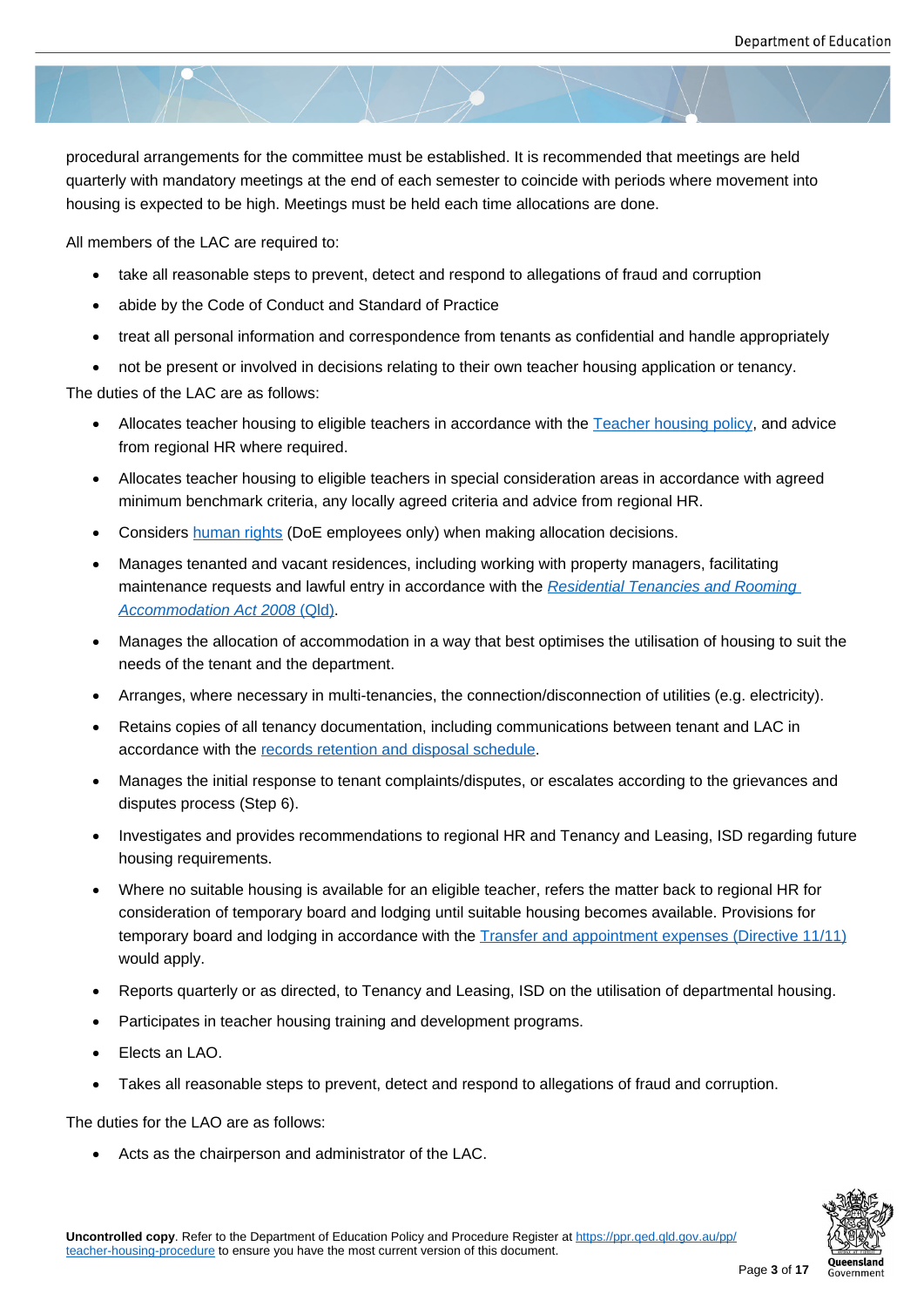- Where applicable, supervises and is responsible for work undertaken by the LAC Administration Assistant (LACAA).
- Coordinates allocation of tasks to LAC members.
- Manages complex accommodation matters with the assistance of regional HR, Tenancy and Leasing ISD, and Regional Infrastructure Managers (RIM) ISD.
- Acts as the/an authorised officer for signing tenancy documentation (State Tenancy Agreements (STA) and Residential Tenancies Authority (RTA) forms).
- Ensures necessary tenancy forms and documents are in place.

The duties of a LAC Committee Member are as follows:

Supports the functions and activities of the LAC and LAO.

The duties of the LACAA is as follows:

- Supports the activities of the LAC members by performing office administration tasks which may include:
	- o liaising with maintenance contractors
	- o preparation and administration of tenancy and maintenance requests.
- May attend LAC meetings as an observer or note taker.

\*Not all committees have a LACAA. Funding for a LACAA is only provided for LACs with 11 or more units of accommodation.

#### **Tenant/Teacher/Employee**

- Submits an application for teacher housing to regional HR as soon as practicable following receipt of an offer of appointment or transfer.
- Ensures accurate completion of teacher housing documentation, including tenancy agreement and entry and **exit** co[ndition repo](https://ppr.qed.qld.gov.au/attachment/teacher-housing-application-form.docx)rts.
- Complies with all tenant obligations as outlined in the State Tenancy Agreement (STA) (sole tenancy or multi-tenancy) (DoE employees only).
- Ens[ures](https://www.rta.qld.gov.au/Forms-and-publications/Forms/Forms-for-general-tenancies/Exit-condition-report-Form-14a) the payment of rent for their tenancy via payroll deduction, **EA1** (DoE employees only) or contacts Tenancy and Leasing, ISD to arrange an alternate method of payment.
- [Discloses in w](https://intranet.qed.qld.gov.au/Services/facilities/Forms/Documents/MultiStateTenancyAgreementTemplate.doc)riting any change in personal circumstances that may affect the tenancy agreement (i.e. addition of pet/s, guests, change in employment, planned leave) to [the L](https://intranet.qed.qld.gov.au/Services/facilities/Forms/Documents/EA1-tenancyadviceandauthorityforrentalpaymentdeductions.docx)AC/Principal, regional HR and/or Tenancy and Leasing, ISD as soon as practicable.
- Arranges th[eir own](https://ppr.qed.qld.gov.au/attachment/change-of-personal-details-form.docx) utilities in their name and at their cost (with the exception of electricity and gas for multi tenants).
- Regularly reviews the teacher housing eligibility criteria to determine their continued eligibility for subsidised teacher housing.
- Keep property clean and undamaged and return the property in the same condition (fair wear and tear expected) and if responsible for any damages, pay for repairs.



#### **Tenancy and Leasing, ISD**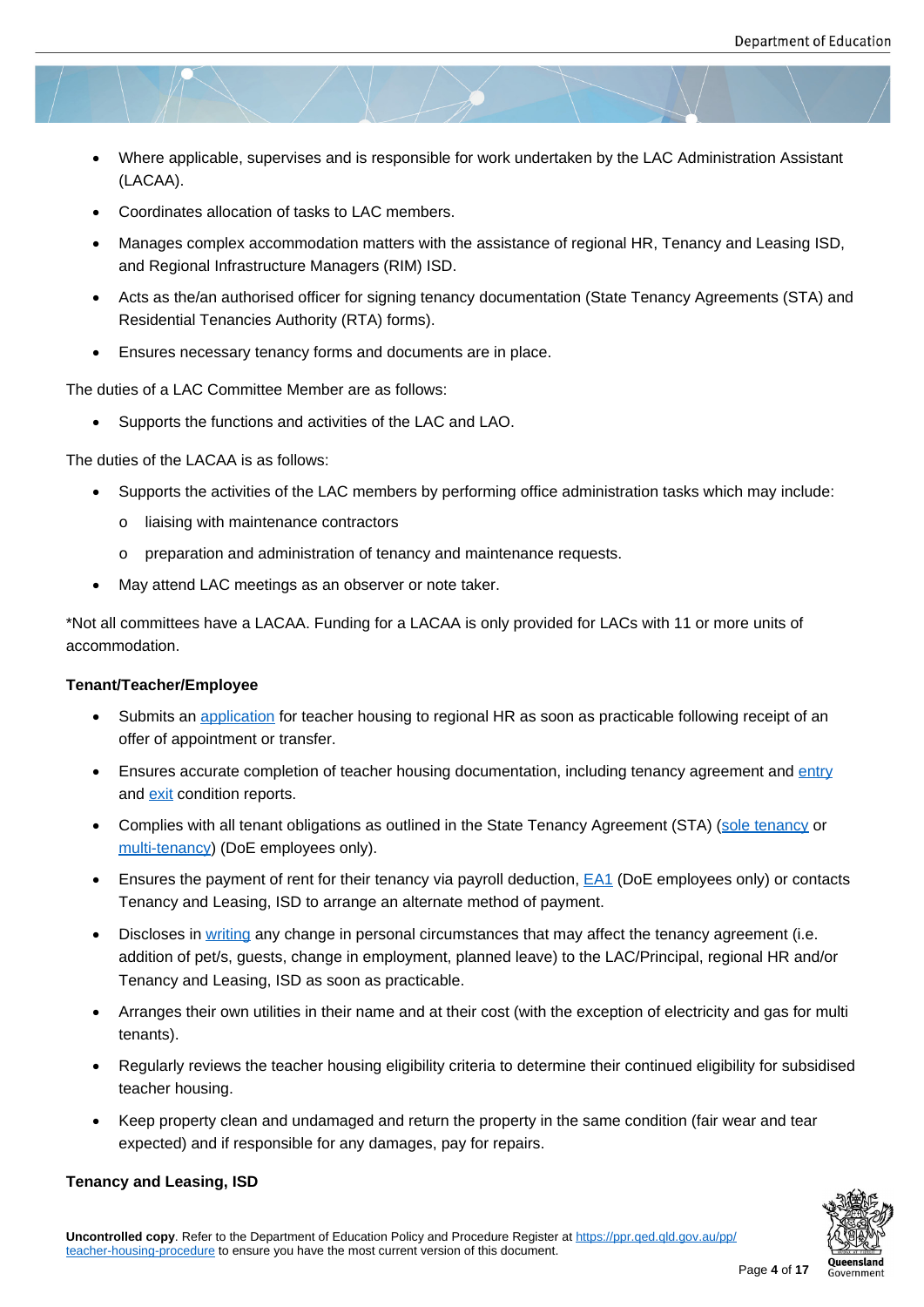- Provides advisory support to the LAC/Principal relating to compliance with the *Residential Tenancies and Rooming Accommodation Act 2008* (Qld).
- Manages teacher accommodation records in the departmental housing management database, including conducting regular audits.
- [Manages rental collections \(via payroll de](https://www.legislation.qld.gov.au/view/html/inforce/current/act-2008-073)ductions), including establishing payment processes for teachers who may be on leave without pay.
- Establishes residential leases and lease renewals of other housing sources when there is no departmentowned housing available for allocation.
- Funds utilities payments for multi-tenancies.
- Applies rent subsidy calculations in accordance with the Employee housing rent subsidy procedural policy statement (DoE employees only) and Teacher Housing Committee (THC) advice.
- Advises the rent applicable for tenancies where subsidised rent is not an entitlement.
- [Implemen](https://intranet.qed.qld.gov.au/Services/facilities/Forms/Documents/Employeehousingrentsubsidypolicy.pdf)ts audit controls for the reimbursement to mult[i-tenants for gas and power card expenses.](https://intranet.qed.qld.gov.au/Services/facilities/Forms/Documents/Employeehousingrentsubsidypolicy.pdf)
- Compiles tenancy reports and budgets (including database management and cash flow forecasting).
- Contributes to and participates in professional learning and development for all stakeholders involved in teacher housing.
- Reviews the list of transferring teachers provided by Talent Unit, Central Office to review available stock numbers and determine if additional housing will be required.

#### **Regional Infrastructure Manager (RIM), ISD**

- Supports the LAC/Principal and Tenancy and Leasing, ISD with operational and strategic management issues associated with housing assets.
- Coordinates professional learning and development for all stakeholders involved in teacher housing.
- Manages housing assets including maintenance and works schedules (DoE owned housing only).
- Manages the provision of furniture kits upon request from the LAC/Principal for eligible tenancies.

#### **Regional HR Director (or delegate)**

- Verifies eligibility criteria on teacher housing applications before referring to the LAC/Principal for allocation.
- Considers human rights (DoE employees only) when making eligibility decisions.
- Notifies the LAC/Principal and Tenancy and Leasing, ISD if changes to employment conditions occur that may affect teacher housing (i.e. leave without pay, termination of employment, cessation of contract, transfer in/[out\).](https://intranet.qed.qld.gov.au/about/PrioritiesandInitiatives/Pages/human-rights-act-2019.aspx)
- Reviews eligibility when changes in personal circumstances impact eligibility criteria.
- Ensures eligibility decisions are recorded and retained in accordance with the Records management manual (DoE employees only).
- Provide assistance and guidance to the LAC/Principal and Tenancy and Leasing, ISD in relation to teacher housing matters that are impacted due to personal circumstances or employ[ment issues.](https://intranet.qed.qld.gov.au/Services/InformationTechnology/information-management/information-management-toolkit/recordkeeping)

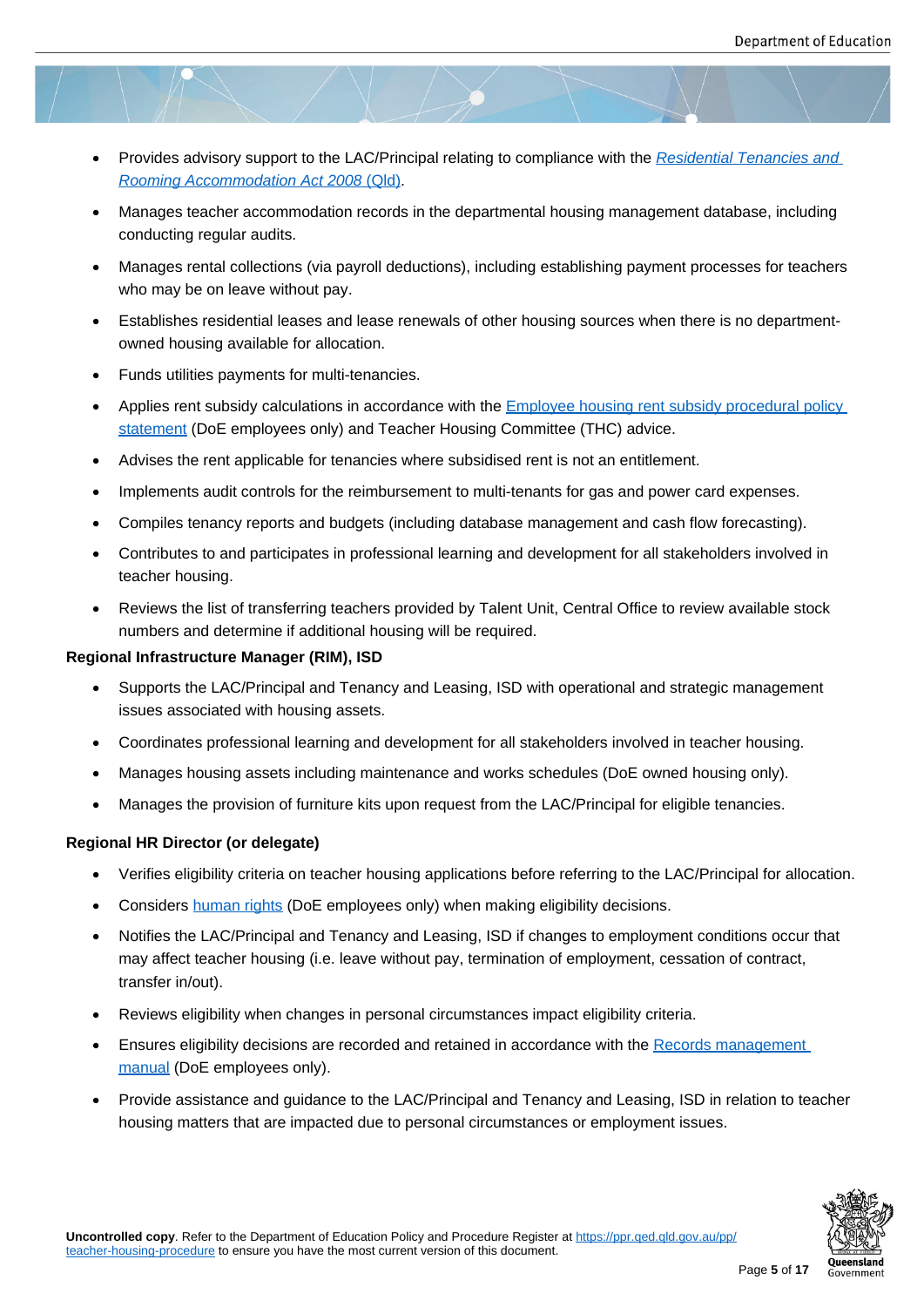- Considers housing availability and possible limitations (i.e. single, shared, household size, existing tenancies) when attracting and recruiting for teacher vacancies, including during the annual teacher transfer cycle.
- Engages early with LAC/Principal before making offers of employment to teachers who require teacher housing to ensure availability.
- Arranges temporary board and lodging for eligible employees where the LAC/Principal advises no suitable housing is available.
- Considers and advises the LAC/Principal where required on matters such as teacher housing in special consideration areas and for preservice teachers and non-teaching school-based staff, using the agreed benchmark criteria and applying local knowledge.
- Informs appointees/transferees (including those on temporary engagements) they are eligible for teacher housing and supports them to put in a request for housing.
- Contributes to and participates in professional learning and development for all stakeholders involved in teacher housing

#### **Central Office Human Resources (Talent Unit)**

- Provide quality human resources advice to local accommodation committees and local accommodation officers either directly or through region in relation to managing and leading the policy imperative of attracting and retaining capable and confident teachers to rural and remote schools across Queensland.
- Provide a copy of the list of transferring teachers to Tenancy and Leasing, ISD as part of the annual teacher transfer cycle to allow for early identification of housing limitations.
- Provide advice to regional HR on teacher housing eligibility matters that fall outside the scope of the Teacher housing policy and related directives.
- Approves discretionary payments on a case-by-case basis for teachers who currently occupy teacher housing, and are directed to work in another location with teacher housing availability, to ensure dual rental [payments do not occur.](https://ppr.qed.qld.gov.au/pp/teacher-housing-policy)

#### **Teacher Housing Committee (THC)**

- Ensures reference group Terms of Reference are maintained and adhered to.
- Conduct annual reviews of the **Employee housing rent subsidy procedural policy statement** (DoE employees only).
- Provides teacher housing advice to the Deputy Director-General (DDG) Infrastructure Services, as required.

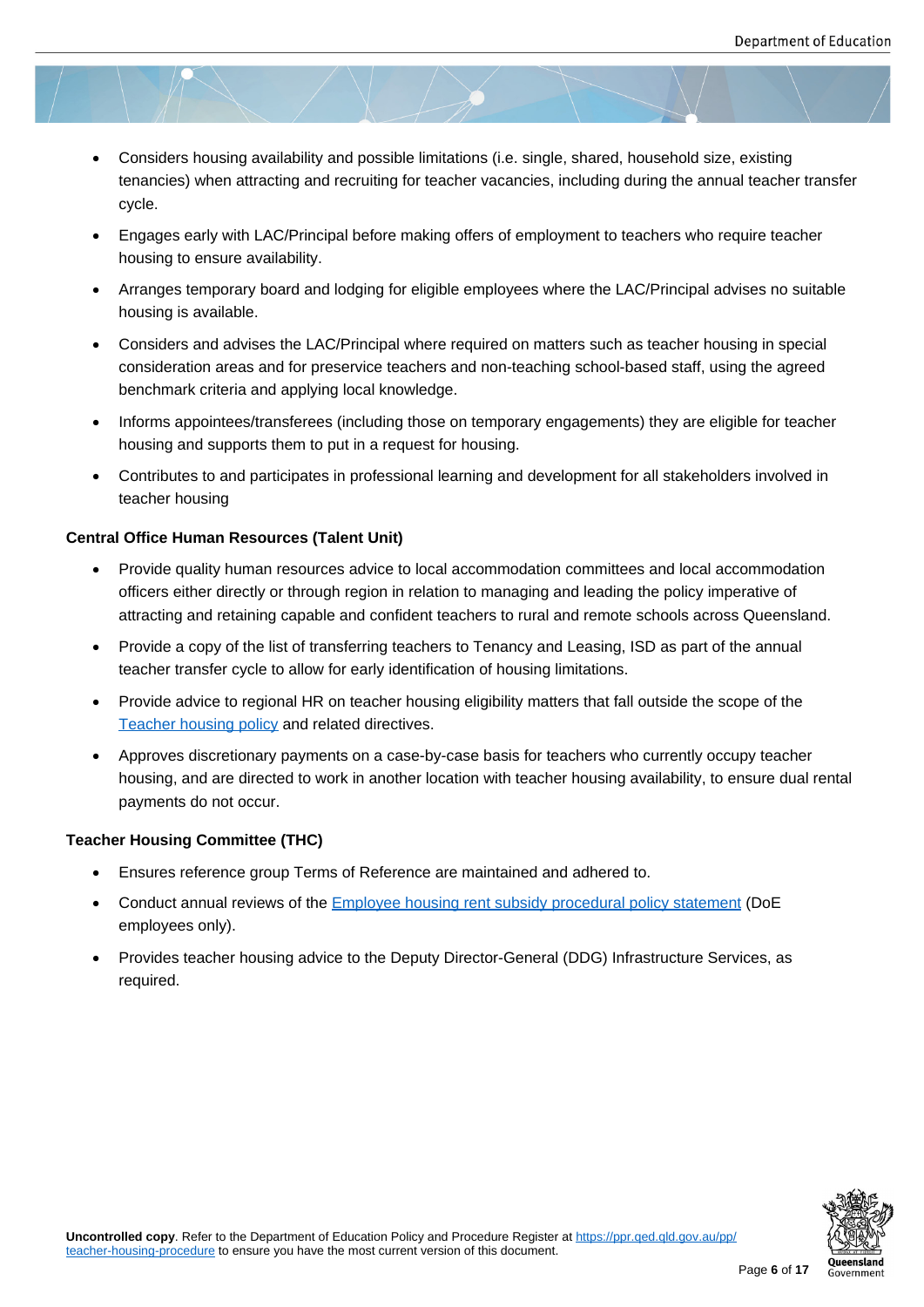## Process



*Image 1 – Process flowchart*

#### **1. Recruitment and appointment**

#### **Regional Human Resources recruits to a teaching vacancy**

Prior to filling a teaching vacancy, regional HR must consider the availability of teacher housing (where applicable) and factor this into the recruitment process.

- When a teaching vacancy is identified, liaise with the relevant LAC/Principal to determine if teacher housing is available and if so, what type (sole, multi-tenancy etc.).
- Where teacher housing is available, consider promoting this as part of the attraction and retention strategy in the recruitment process.
- Once an offer for appointment or transfer has been accepted by the teacher, inform them of their requirement to complete the Teacher housing application form if they wish to be considered for subsidised teacher housing.

Annually at the conclusion of the teacher transfer cycle, the Talent Unit Central Office are to provide a copy of the list of transferring teachers to Tenan[cy and Leasing, ISD. Early notifica](https://ppr.qed.qld.gov.au/attachment/teacher-housing-application-form.docx)tion of transferring (in/out) teachers will allow the Tenancy and Leasing team to determine if sufficient housing stock will be available when required.

#### **2. Application**

#### **Teacher submits application for teacher housing**

Teachers interested in receiving subsidised teacher housing must consider their eligibility before applying. Eligibility criteria, including employment, location, and local home ownership, is detailed in the Teacher housing policy. These criteria must continue to be met in order to retain access to teacher housing entitlements. If eligible, complete the Teacher housing application form and submit to regional HR for verification and approval.

Teacher housing applications:

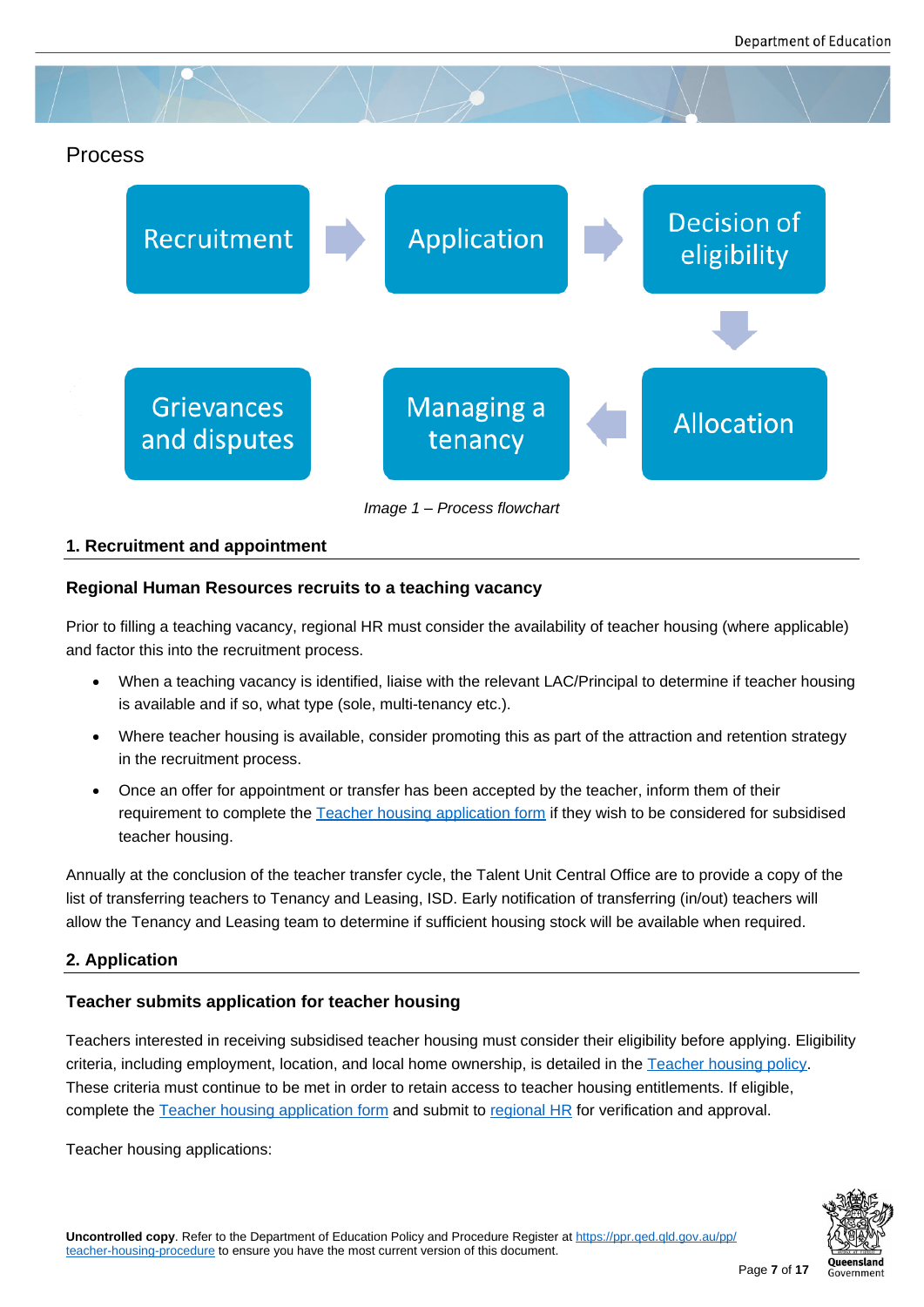- must be submitted by the teacher as soon as practicable upon receiving an offer of appointment or transfer.
- must include all relevant information in the application form. Incomplete applications will be returned and may result in a delay in processing the application, which could affect the relocation and housing allocation process.

There are two types of tenancy offered by the department:

- **Sole tenancy** offered to couples, families, Principals and Deputy Principals
- **Multi tenancy** offered to singles where the residence will be shared with others.

Partners of the applicant will only be considered if it is intended that the accommodation provided will be their principal place of residence. Dependants will only be considered if they meet the Schedule of Dependants, as defined in the Recognition of Rural and Remote Service (RoRRS) scheme (see also definitions).

#### **3. Decision of eligibility**

#### **Regional H[uman Resources verifies eligibility criteria](https://teach.qld.gov.au/teach-in-queensland-state-schools/pay-benefits-and-incentives/rural-and-remote-benefits)**

Review the teacher housing application form against eligibility criteria set in the Teacher housing policy, using the section at the bottom of the form, to determine if the teacher meets requirements for housing.

Communicate decision to the teacher and:

- where approved, notify the LAC/Principal of approval and requirement to allocate appropriate housing.
- where not approved, inform the teacher of their rights to lodge an employee grievance and the steps for submitting a grievance (see **Step 6** below).

In unique circumstances, regional HR may need to seek advice on housing eligibility and/or approval of out of policy/directive matters from Central Office HR Talent Unit. In these instances, regional HR are to contact Director, Talent Unit for more information.

#### **Special consideration areas (transfer rating 1 – 3)**

In instances where teacher housing is required in transfer rating  $1 - 3$ , to meet a government service or need, employees can be advised by regional HR to apply for teacher housing. The same eligibility criteria outlined in the teacher housing policy will apply, with the exception of location. Regional HR will also apply the below criteria when determining eligibility in these instances.

#### **Assessment for special consideration areas**

When considering teacher housing applications for special consideration areas, knowledge of the local area is to be taken into consideration by the LAC/Principal and regional HR. Local consideration factors may include, but are not limited to:

- remoteness of school location
- challenges in recruiting suitable teachers to the location
- little or no private rental market availability
- best optimisation of all vacant departmental housing.

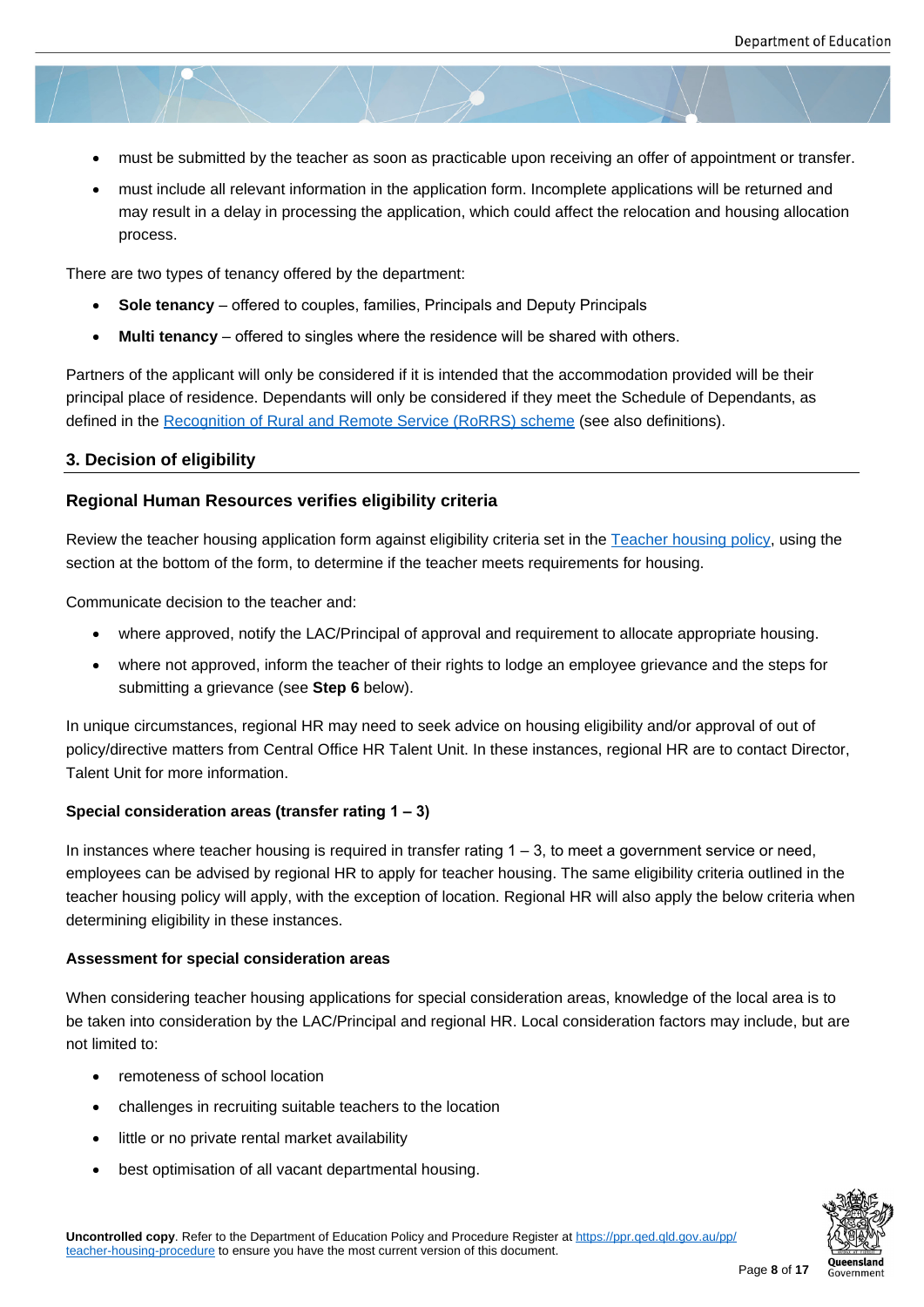In addition to the above consideration factors, the vacancy risk status must be applied. When teaching vacancies are identified, regional HR, in consultation with the Principal will determine the vacancy risk (low, medium, high or extreme) outlined in the Vacancy risk management guide. Priority for teacher housing in special consideration areas should be applied based on the local consideration factors and the vacancy risk status from highest to lowest risk.

Classification of vacanc[y risk status has been determined](https://ppr.qed.qld.gov.au/attachment/vacancy-risk-management-guide.pdf) using a range of factors including likelihood the position will be vacant for a period of time, and the consequence if the vacancy is not filled on students, the school, school leadership, the community and the department.

The local consideration factors for special consideration areas should be agreed to by the LAC/Principal and regional HR, with factors to be reviewed on an annual basis.

If the application for teacher housing in a special consideration area meets the agreed criteria, applicants are deemed eligible for the special consideration housing. Eligibility does not guarantee housing and applicants will only be allocated housing if available.

Provision of departmental housing in special consideration areas will attract subsidisations in accordance with the Annual subsidised rental rates advice (DoE employees only) document.

#### **Priority consideration for victims of domestic and family violence**

[A teacher eligible for teacher housing](https://intranet.qed.qld.gov.au/Services/facilities/asset-management/employee-housing/Documents/annual-subsidised-rental-rates-advice.pdf) in accordance with the teacher housing policy, or a teacher who wishes to apply for a special consideration area who has been affected by domestic or family violence may submit a request for teacher housing. These requests are to be considered immediately and sensitively and are handled on a case by case basis. All reasonable steps will be taken by the department to support teachers affected by domestic or family violence in finding suitable accommodation.

To ensure the most appropriate accommodation is identified, teachers must advise their regional HR team of their preferred location(s). There is no requirement for teachers to provide documentation, such as Domestic Violence Orders, Statutory Declarations or other formal documentation, in support of a request related to domestic or family violence. However, if teachers hold such documents and wish to make them available to the department to support their circumstances, these documents can be provided for noting and will be returned to the teacher. All sensitive information will be treated with the strictest confidence. Further information on the support available for affected staff members is available on the department's **Domestic and family violence** (DoE employees only) website.

#### **Change in personal circumstances / Review**

There may be cases where personal circumsta[nces of staff have changed an](https://intranet.qed.qld.gov.au/about/PrioritiesandInitiatives/EndingDFV/Pages/default.aspx)d their eligibility for teacher housing needs to be reviewed. This is prompted when the teacher fills out the Change of personal details form and submits to the LAC/Principal. Changes in personal circumstances that affect allocation criteria will be managed by the LAC/Principal. Changes in personal circumstance that affect eligibility will need to be forwarded on to regional HR by the LAC/Principal, and assessed using the bottom section of the C[hange of personal details form.](https://ppr.qed.qld.gov.au/attachment/change-of-personal-details-form.docx)

#### **Records**

All teacher housing decisions are to be held in accordance with the [department's](https://ppr.qed.qld.gov.au/attachment/change-of-personal-details-form.docx) [record managemen](https://ppr.qed.qld.gov.au/attachment/change-of-personal-details-form.docx)t (DoE employees only).

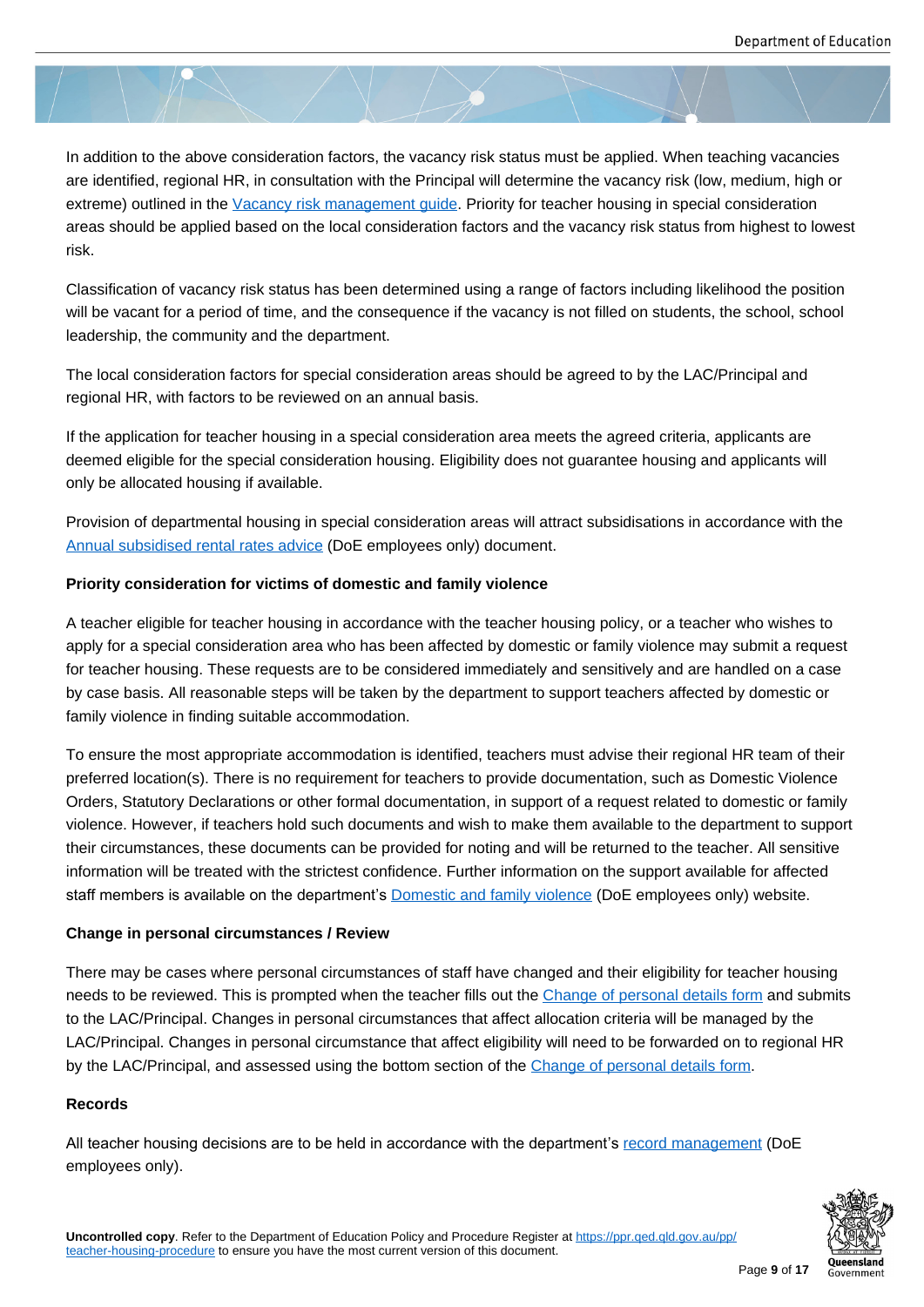#### **4. Allocation**

#### **Local Accommodation Committee/Principal allocates housing**

Allocation of teacher housing is the responsibility of the LAC/Principal. The establishment and management of LACs will be different in every area depending on local factors. See Part 1 in Managing teacher housing in your location (DoE employees only) for further details. Where a LAC is established, the Local accommodation committee details form is to be filled out and signed by all members of the LAC to ensure that members understand their role within the LAC. This form is then to be forwarded to the regional H[R office, the local RIM \(DoE employe](https://intranet.qed.qld.gov.au/Services/facilities/Documents/managing-teacher-housing-in-your-location.docx)es [only\), an](https://intranet.qed.qld.gov.au/Services/facilities/Documents/managing-teacher-housing-in-your-location.docx)d Tenancy and Leasing, ISD.

[Once the teacher hous](https://ppr.qed.qld.gov.au/attachment/local-accommodation-committee-details-form.docx)ing application and eligibility advice is received from regional HR, the LAC/Principal can allocate h[ousing. In determining alloc](mailto:ISB.TenancyLeasing@qed.qld.gov.au)ation of teacher housing, th[e LAC/Principal sho](https://education.qld.gov.au/contact-us/state-schools-regional-contacts)uld consi[der t](https://intranet.qed.qld.gov.au/Services/facilities/asset-advice/Pages/regional-advisory-infrastructure-services.aspx)he following:

- existing household circumstances of the applicant (e.g. personal security, disability and household member's health)
- pets (allowance for pets will be considered where possible but is not able to be guaranteed)
- Principals, including Heads Of Campus, and Deputy Principals are entitled, where available, to a unit of sole tenancy housing
- optimum utilisation of available dwellings made with consideration to relevant local/regional circumstances including existing tenant's household circumstances
- any other factors considered relevant by the LAC.

See Part 2 in managing teacher housing in your location (DoE employees only) for further details. After consideration of the above, the LAC/Principal allocates teacher housing using the Housing allocation form and begins tenancy management (see Step 5 below).

All eligible te[achers must be given first priority to availabl](https://intranet.qed.qld.gov.au/Services/facilities/Documents/managing-teacher-housing-in-your-location.docx)e housing before non-teaching school-based staff can be considered. Non-teaching school-based staff who have been approved for teache[r housing may be require](https://ppr.qed.qld.gov.au/attachment/housing-allocation-form.docx)d to vacate, if the housing is required to accommodate teachers. The Ending A Tenancy Steps, (Step 5) are to be followed.

#### **Required move**

A required move may be needed to make the best use of the available lease stock in a particular location, and in order to provide housing suited to the circumstances of all tenants.

Existing tenants can be asked by the LAC/Principal to move to alternative accommodation. Required moves will be timed to coincide with mid-year and end of year teacher transfers where possible. The Ending A Tenancy Steps (Step 5) are to be followed.

Where a tenant has been asked to relocate in order to allow the LAC/Principal to accommodate an incoming tenant and their family, the LAC/Principal will arrange to pay reasonable associated costs to the tenants for the move, including a bond clean, garden maintenance, pest control and removal costs.

Documentary evidence must be provided for reasonable expenses incurred, with evidence examples being, but not limited to, receipts, invoices, itemised statements, quotes and/or certified declarations.

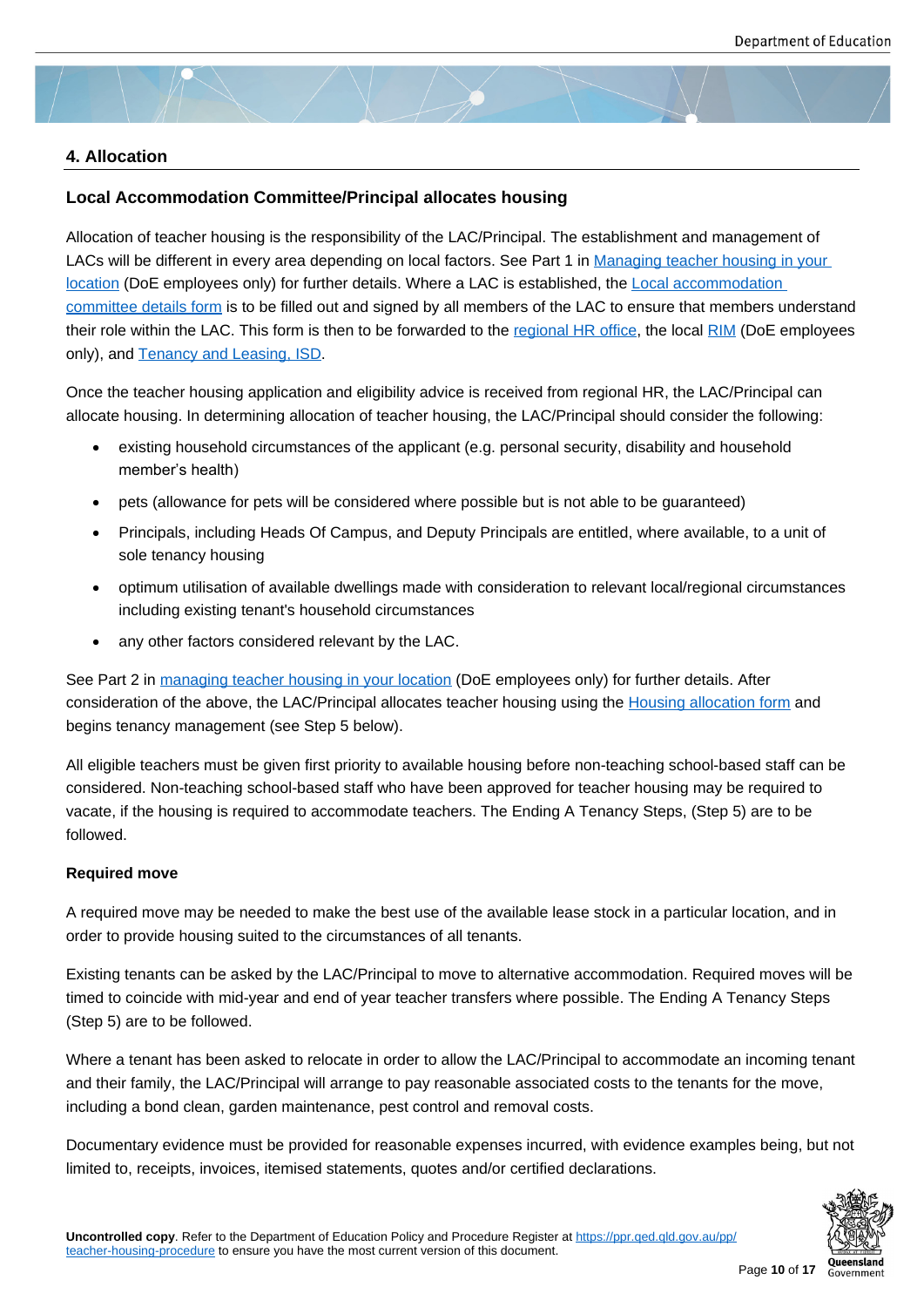#### **Allocation of subsidised teacher housing in special consideration areas**

Allocation of teacher housing in special consideration areas will be determined using the local consideration factors and the vacancy risk status that forms the basis for eligibility. In instances with more than one application for housing in the same special consideration area, the LAC/Principal should consult with regional HR to prioritise the applications.

#### **Housing acquirement**

The LAC/Principal is to report quarterly following request from Tenancy and Leasing, ISD on the utilisation of departmental housing.

The LAC/Principal is to identify if there is a requirement of additional teacher residences and/or replacement of teacher residences. If identified, the LAC/Principal is to complete the submission for new or replacement housing (DoE employees only) and follow the steps outlined in the document.

The LAC/Principal is to contact regional HR to arrange temporary board and lodging for eligible employees, where the LAC/Principal advises there will be a delay in allocating housing [or no suitable housing is available.](https://intranet.qed.qld.gov.au/Services/facilities/Forms/Documents/lac-submission-new-replacement-housing-form-n.pdf)

#### **Leave**

Tenants to complete Change of personal details form if they are going on leave for more than 6 months. Employees on paid or unpaid leave up to 12 months are eligible to remain in departmental housing at the subsidised rate. Tenants to contact Tenancy and Leasing, ISD to arrange rent payment for unpaid leave.

Employees on contin[uous paid or unpaid leave beyon](https://ppr.qed.qld.gov.au/attachment/change-of-personal-details-form.docx)d 12 months are no longer eligible for subsidised rent. In special circumstances, discretion can (may) be applied to allow a teacher to remain in housing after the 12 months of unpaid leave. For any extension of tenancy beyond the 12 months of continuous leave, tenants will no longer be eligible for subsidised rent and will be required to pay the market rate if they wish to remain in teacher housing. They may stay in the property at full market rate **only** if there is no need for the property to support an incoming teacher. Following receipt of the Change of personal details form to the LAC/Principal and regional HR, the tenant's circumstances will be considered and regional HR will liaise with the LAC/Principal as to whether the premises is required for an incoming eligible teacher.

Full market rate will be applicabl[e exactly one year from start of le](https://ppr.qed.qld.gov.au/attachment/change-of-personal-details-form.docx)ave. Current market rate figures can be acquired from Tenancy and Leasing, ISD. This will result in a new STA to reflect the new rent amount. Tenancy and Leasing, ISD must be notified in writing by the LAC/Principal and include the updated STA. Should the tenant need to cease leasing teacher housing, the Ending A Tenancy Steps (Step 5) are to be followed.

[Employees o](mailto:ISB.TenancyLeasing@qed.qld.gov.au)n leave are not exempt from required moves.

#### **Length of stay**

A teacher eligible for teacher housing in accordance with the Teacher housing policy may remain in allocated housing for as long as they remain eligible and continue to serve in that location.

Teachers who are provided housing in a special consideration area will be eligible to remain in allocated housing for a period of up to three (3) years. Any further extension to [this will be considered o](https://ppr.qed.qld.gov.au/pp/teacher-housing-policy)n a case-by-case basis, with extension not exceeding 12 months each time. The LAC/Principal in consultation with regional HR, should

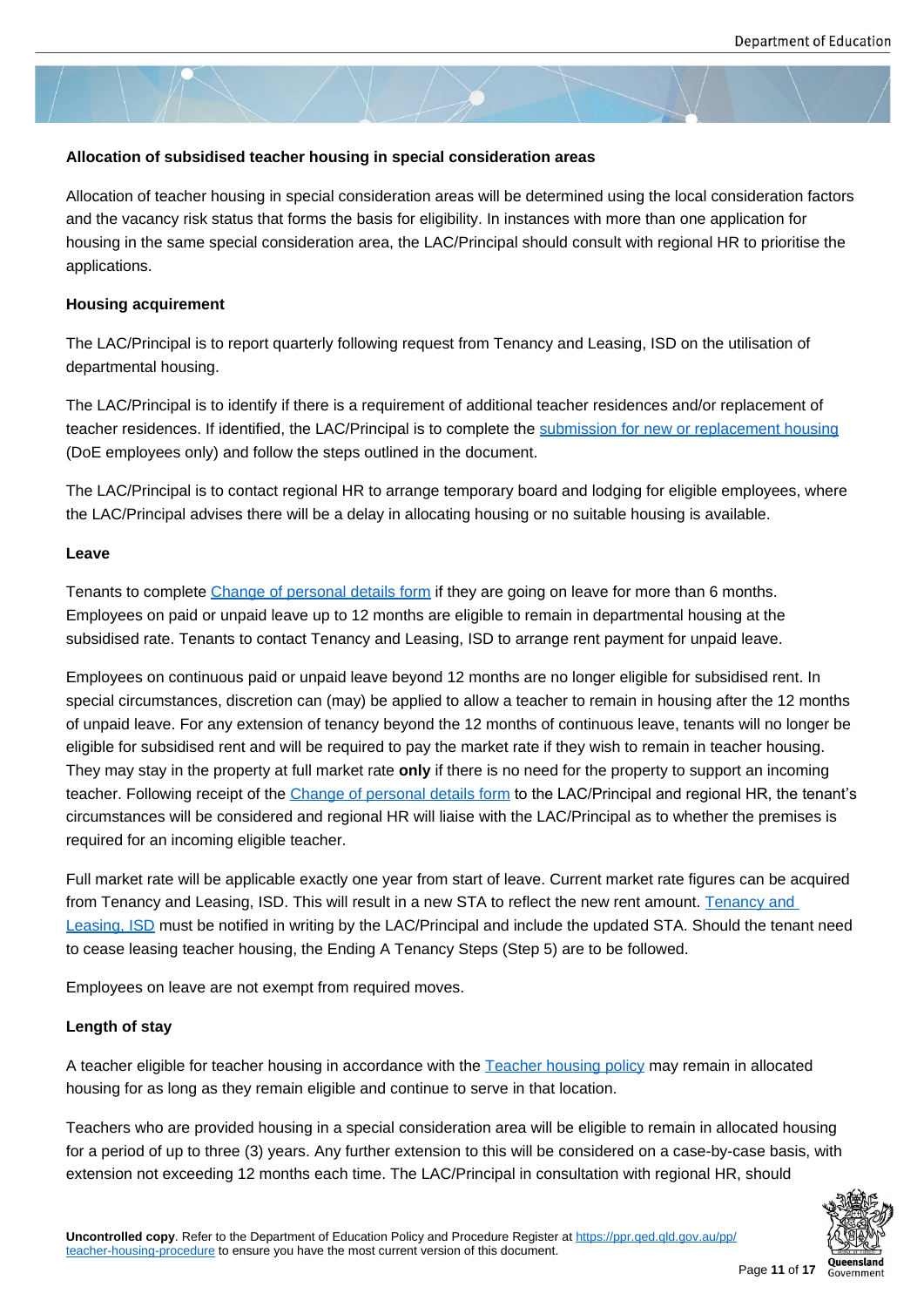determine if there is still a need for the teacher to hold subsidised housing, based on eligibility reasoning provided on the application.

#### **5. Managing a tenancy**

#### **Local Accommodation Committee/Principal manages tenancy**

**Start of a tenancy** - See Part 3 in managing teacher housing in your location (DoE employees only) for support

- LAC/Principal to complete steps in moving-in checklist to ensure that:
	- o the property is secure, [safe and clean](https://intranet.qed.qld.gov.au/Services/facilities/Documents/managing-teacher-housing-in-your-location.docx)
	- $\circ$  the tenant has the required STA, RTA and department forms, and information such as utilities provision and body corporate rules and b[ylaws](https://ppr.qed.qld.gov.au/attachment/moving-in-checklist.docx)
	- o the provision of keys is recorded.
- Tenant to return STA (sole or multi occupant) (DoE employees only), Entry condition report (general tenancies) RTA Form 1a, and EA1 - Authority to start or cease rental payment by payroll deduction (DoE employees only) to LAC/Principal as per the timeframes and instructions on forms.
- LAC/Principal to retai[n cop](https://intranet.qed.qld.gov.au/Services/facilities/Forms/Documents/SoleStateTenancyAgreementTemplate.doc)ies [of the](https://intranet.qed.qld.gov.au/Services/facilities/Forms/Documents/MultiStateTenancyAgreementTemplate.doc) signed tenancy documents and [any written correspondence or m](https://www.rta.qld.gov.au/Forms-and-publications/Forms/Forms-for-general-tenancies/Entry-condition-report-Form-1a)aterial [where a critical decision](https://www.rta.qld.gov.au/Forms-and-publications/Forms/Forms-for-general-tenancies/Entry-condition-report-Form-1a) was [made concerning the tenancy, such as letters or notices issued in acc](https://intranet.qed.qld.gov.au/Services/facilities/Forms/Documents/EA1-tenancyadviceandauthorityforrentalpaymentdeductions.docx)ordance with the records management manual (DoE employees only).
- LAC/Principal to ensure smoke alarms are installed, cleaned, tested and any flat or nearly flat batteries are replaced before the start of a tenancy.
- Some m[ulti-tenancies and some remo](https://intranet.qed.qld.gov.au/Services/InformationTechnology/information-management/information-management-toolkit/recordkeeping)te sole-tenancies may be eligible for a furniture kit. LAC/Principal to contact their local RIM, ISD to see if a furniture kit is appropriate.

**During a tenancy** – See Part 4 in managing teacher housing in your location (DoE employees only) for support

- LAC/Principal to manage inspections throughout the tenancy by using Entry Notice RTA Form 9. If the inspection shows non-compliance with the STA (e.g. property not kept in good condition, unapproved pets), the LAC/Principal is to co[mmunicate with the tenant the issue and wor](https://intranet.qed.qld.gov.au/Services/facilities/Documents/managing-teacher-housing-in-your-location.docx)k out a solution. If the matter is unresolved within the specified timeframe, the LAC/Principal will issue [a Notice to remedy breac](https://www.rta.qld.gov.au/Forms-and-publications/Forms/Forms-for-general-tenancies/Entry-condition-report-Form-1a)h (Form 11).
- If the matter remains unresolved or if there has been repeated Notice to Remedy Breach (Form 11) issued with the same or similar nature (3 within 12 months), the LAC/Principal [must contact Tenancy and](https://www.rta.qld.gov.au/forms-resources/forms/forms-for-general-tenancies/notice-to-remedy-breach-form-11) Leasing, ISD for assistance. Teacher Housing, ISD will liaise with Regional HR to establish the possible implications on the school and seek direction on how Regional HR wish to proceed. If supported by Regional HR ISD will apply directly to Queensland Civil and Administrative Tribunal (QCAT) to have the agreement ended. The LAC/Principal is to also contact regional HR to discuss the situation as this may make the tenant ineligible for further teacher housing.
- Tenants are to inform the LAC/Principal of any repairs or maintenance needed in a timely manner using the Maintenance request form. Entry for maintenance (DoE employees only) requests is issued by the LAC/Principal through the Entry Notice RTA Form 9. Emergency repairs should be reported directly to the contact provided on the STA.

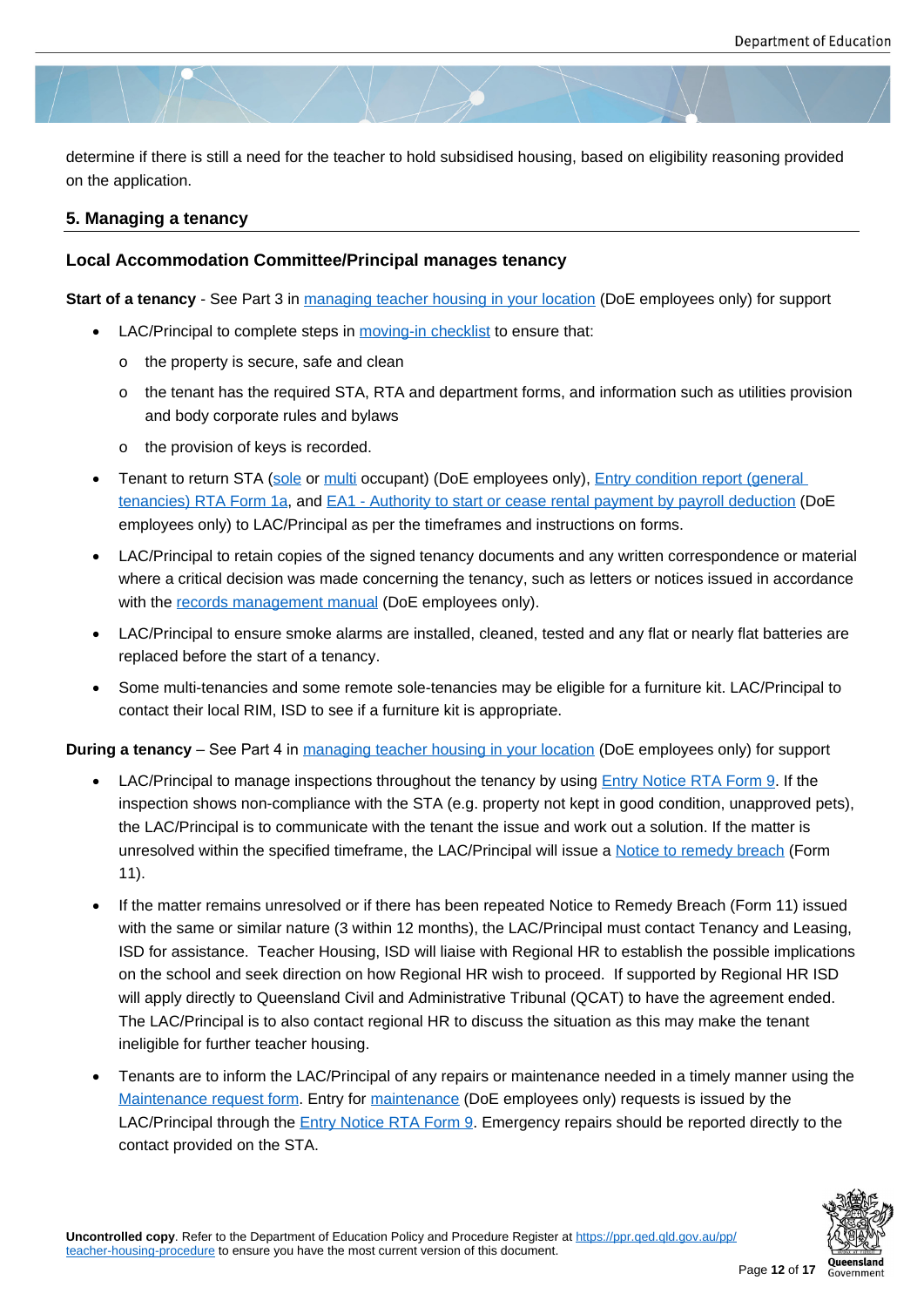- LAC/Principal should ensure that repairs and maintenance reports are actioned in a reasonable timeframe.
- Tenants are to abide by the terms of the STA. Any variation to the STA will need to be applied for in writing by the tenant to the LAC/Principal, using the Change of personal details form. The LAC/Principal will act as liaison between the tenant and the property owner or regional HR.
- LAC/Principal should confirm annually that no personal circumstance of tenants has changed.
	- o Send Change of personal details form to [tenant to complete and return. N](https://ppr.qed.qld.gov.au/attachment/change-of-personal-details-form.docx).B. Any change in personal circumstances that may affect the eligibility for teacher housing should be referred to regional HR for review.
	- o Store [the completed Chang](https://ppr.qed.qld.gov.au/attachment/change-of-personal-details-form.docx)e of [person](https://ppr.qed.qld.gov.au/attachment/change-of-personal-details-form.docx)al details form with tenancy documents in accordance with the records management manual (DoE employees only).

**Ending a tenancy** - See Part 5 [in managing teacher housing in y](https://ppr.qed.qld.gov.au/attachment/change-of-personal-details-form.docx)our location (DoE employees only) for support.

- A t[enancy can be ended by:](https://intranet.qed.qld.gov.au/Services/InformationTechnology/information-management/information-management-toolkit/recordkeeping)
	- o mutual agreement in w[riting](https://intranet.qed.qld.gov.au/Services/facilities/Documents/managing-teacher-housing-in-your-location.docx)
	- o the tenant giving the LAC/Principal a Notice of intention to leave (RTA Form 13)
	- o the LAC/Principal giving the tenant a Notice to leave (RTA Form 12)
	- o either party applying to the Queensla[nd Civil and Administrative Tribunal \(QCAT](https://www.rta.qld.gov.au/forms-resources/forms/forms-for-general-tenancies/notice-of-intention-to-leave-form-13)) to issue an order to terminate the agreement.

\*Appropriate notice periods will apply i[n accordance with the tenancy agreement.](https://www.rta.qld.gov.au/renting/ending-a-tenancy/ending-a-tenancy-agreement/qcat-order)

- LAC/Principal to complete steps in moving-out checklist and provide the following to the tenant:
	- o E[xit condition re](https://www.rta.qld.gov.au/forms-resources/fact-sheets/general-tenancy-fact-sheets/allowing-time-when-serving-notices-fact)port (general tenancies) RTA Form 14a
	- o EA1 Form- Authority to start or cease rental payment by payroll deduction (DoE employees only)
- Ten[ant to return keys, Exit Condition Report and EA1 form t](https://www.rta.qld.gov.au/Forms-and-publications/Forms/Forms-for-general-tenancies/Exit-condition-report-Form-14a)o LAC/Principal following instructions on the form.

#### **6. Grieva[nces and disputes](https://intranet.qed.qld.gov.au/Services/facilities/Forms/Documents/EA1-tenancyadviceandauthorityforrentalpaymentdeductions.docx)**

Attempts to resolve eligibility, allocation and tenancy grievances or disputes should ideally be resolved early and informally where possible with the employee/tenant and either the LAC/LAO, Principal, or regional HR. Where this does not result in satisfactory resolution, or where informal resolution is not appropriate, the teacher may pursue the matter further as outlined in the Individual employee grievance procedure.

#### **Eligibility and allocation**

For eligibility and/or allocation of te[acher housing grievances or in the event o](https://ppr.qed.qld.gov.au/pp/individual-employee-grievance-procedure)f a dispute to a decision made, regarding teacher housing, the teacher is to submit a Grievance submission form to the LAC/Principal as soon as reasonably possible. If that matter is unable to be resolved at a local level, the matter can be escalated to regional HR. Refer to Stage 1 in the Individual employee grievance procedure for considerations and timeframes.

If an employee is dissatisfied with a decision made at [the local action stage, the e](https://ppr.qed.qld.gov.au/attachment/IEG-grievance-submission-form.docx)mployee may request an internal review (refer to Stage 2 in the Individual employee grievance procedure).

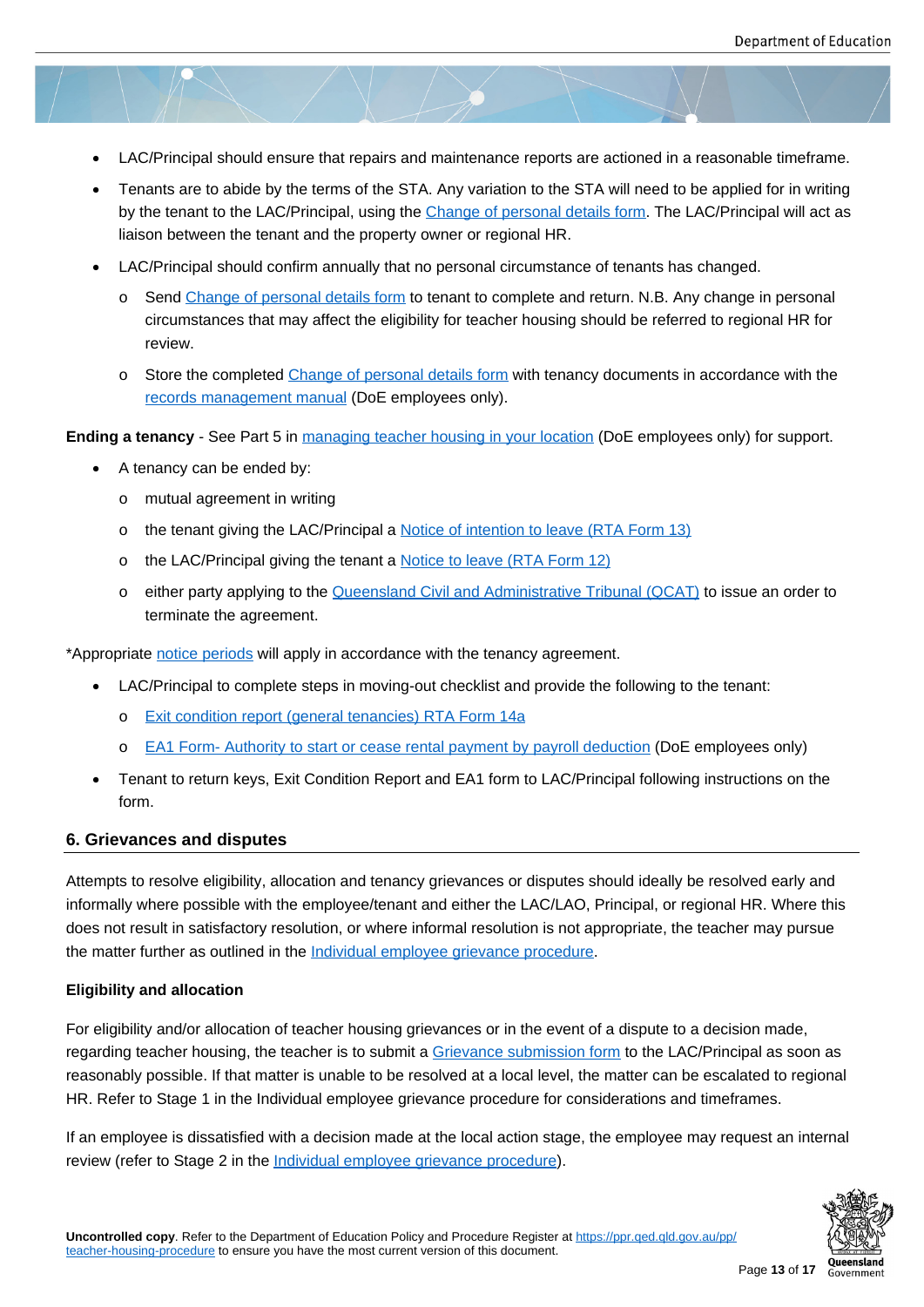All communications and decisions should be stored in the department's record management system.

#### **Tenancy**

For tenancy disputes, Tenancy and Leasing, ISD can provide advisory support to the LAC/Principal relating to compliance with the *Residential Tenancies and Rooming Accommodation Act 2008* (Qld). Tenancy disputes that cannot be resolved at a local level can be referred to the RTA.

#### **Other**

The THC conducts an annual review of the **Employee housing rent subsidy procedural policy statement** (DoE employees only). Issues relating to the subsidisation rate, Teacher housing policy, and Teacher housing procedure should be referred to the THC to be considered on the next review.

## **Definitions**

| <b>Term</b>                                 | <b>Definition</b>                                                                                                                                                                                                                                                                                                                                               |
|---------------------------------------------|-----------------------------------------------------------------------------------------------------------------------------------------------------------------------------------------------------------------------------------------------------------------------------------------------------------------------------------------------------------------|
| <b>Appointment and</b><br>transfer          | The relocation of a teacher, either temporarily or permanently, to a school whether by<br>appointment, promotion, transfer or placement.                                                                                                                                                                                                                        |
| <b>Dependants</b>                           | Those who are solely reliant on another to meet their day-to-day needs. Types of<br>dependents as outlined in the Recognition of Rural and Remote Services (RoRRS)<br>document include:<br>Adult - An adult living with the teacher in a family situation and for whom                                                                                          |
|                                             | the teacher is legally responsible. I.e. primary carer for elderly parent/s.                                                                                                                                                                                                                                                                                    |
|                                             | Child (Up to 16 years of age) - The child of a teacher and/or his or her<br>spouse, including those fostered or adopted, for whom the teacher has<br>primary responsibility of care AND for whom the child is financially dependent.<br>Note: A child(s) principal place of residence must be that of the teacher in<br>subsidised teacher housing.             |
|                                             | <b>Student (17 – 24 years of age)</b> $- A$ child of the teacher and/or their spouse<br>who is a full-time student at a school, college or university. Note: A student(s)<br>primary place of residence must be that of the teacher in subsidised teacher<br>housing.<br>NOTE: A person's principal place of residence is where they live for most of the year. |
| <b>Local Accommodation</b>                  | A committee comprising of departmental school-based staff that manages teacher                                                                                                                                                                                                                                                                                  |
| <b>Committee (LAC)</b>                      | housing for the local area on behalf of the department. In locations where there is no<br>requirement for a LAC to be established, then the incumbent principal fulfils the role.                                                                                                                                                                               |
| <b>Local Accommodation</b><br>Officer (LAO) | The elected chairperson and administrator of the LAC.                                                                                                                                                                                                                                                                                                           |

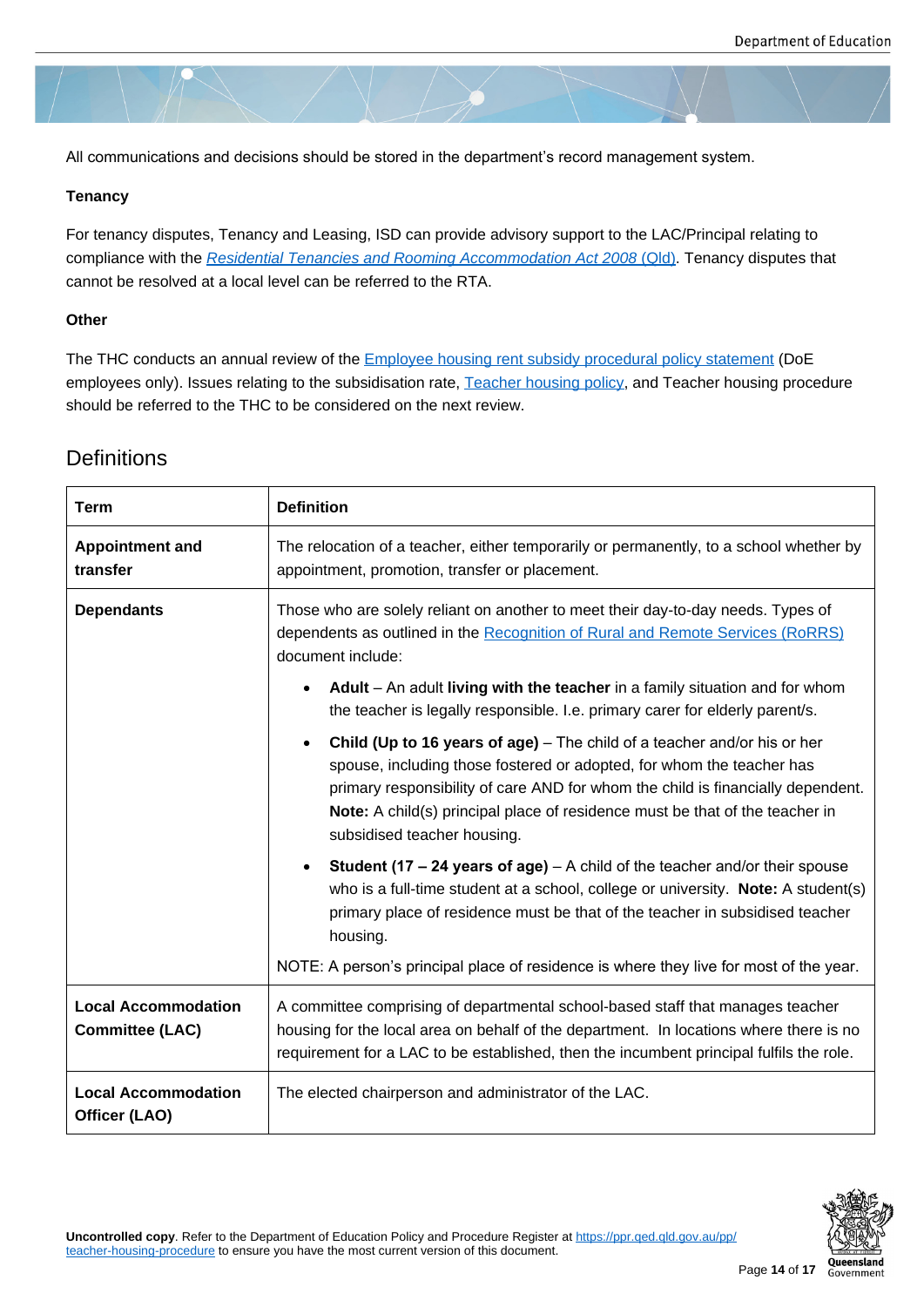| <b>Term</b>                                      | <b>Definition</b>                                                                                                                                                                                                                                                   |
|--------------------------------------------------|---------------------------------------------------------------------------------------------------------------------------------------------------------------------------------------------------------------------------------------------------------------------|
| Non-teaching school-<br>based positions          | This includes school-based staff who are employees of the department such as<br>business manager, groundskeeper, chaplain etc. Housing applications for these<br>positions will be considered on a case-by-case basis with priority given to teaching<br>positions. |
| <b>Required move</b>                             | A required move may be needed to make the best use of the available lease stock in<br>a particular location, and in order to provide housing suited to the circumstances of all<br>tenants.                                                                         |
|                                                  | Existing tenants may be asked to move to alternative accommodation. Required<br>moves will be timed to coincide with mid-year and end of year teacher transfers<br>where possible.                                                                                  |
| <b>Rural and remote school</b>                   | A school with a transfer rating $4 - 7$ . Transfer ratings can be viewed at Teacher<br>transfer information and guidelines (DoE employees only).                                                                                                                    |
| <b>Special consideration</b><br>area             | Housing available in a transfer rating $1 - 3$ that meets a government service or need.<br>Locally agreed special consideration factors are applied when determining teacher<br>housing eligibility for out of policy cases.                                        |
| <b>Stakeholder</b>                               | Individuals or groups of people who have an interest in the teacher housing process;<br>that is, they are involved in enabling access to, or affected by, subsidised housing.                                                                                       |
| <b>Teacher</b>                                   | In the context of this procedure, a teacher is taken, to mean an employee engaged<br>under the Teaching in State Education Award - State 2016. This is also taken to<br>include Principals, Heads of Campus, Deputy Principals and Senior Guidance Officer.         |
| <b>Teacher Housing</b><br><b>Committee (THC)</b> | A committee established to provide teacher housing advice to the DDG, Infrastructure<br>Services.                                                                                                                                                                   |

## Legislation

- *Anti-Discrimination Act 1991* (Qld)
- Attraction and retention incentives (Directive 7/14)
- *[Education \(General Provisions\) Ac](https://www.legislation.qld.gov.au/view/html/inforce/current/act-1991-085)t 2006* (Qld)
- *[Human Rights Act 2019](https://www.forgov.qld.gov.au/documents/directive/0714/attraction-and-retention-incentives)* [\(Qld\)](https://www.forgov.qld.gov.au/documents/directive/0714/attraction-and-retention-incentives)
- *[Information Privacy Act 2009](https://www.legislation.qld.gov.au/view/html/inforce/current/act-2006-039)* (Qld)
- *[Property Law Act 1974](https://www.legislation.qld.gov.au/view/html/inforce/current/act-2019-005)* [\(Qld\)](https://www.legislation.qld.gov.au/view/html/inforce/current/act-2019-005)
- *[Public Service Act 2008](https://www.legislation.qld.gov.au/view/html/inforce/current/act-2009-014)* (Qld[\)](https://www.legislation.qld.gov.au/view/html/inforce/current/act-2009-014)
- *[Public Sector Ethics Act 1994](https://www.legislation.qld.gov.au/view/html/inforce/current/act-1974-076)* (Qld)
- *[Queensland Civil and Adminis](https://www.legislation.qld.gov.au/view/html/inforce/current/act-2008-038)trative Tribunal Act 2009* (Qld)
- *[Residential Tenancies and Rooming](https://www.legislation.qld.gov.au/view/html/inforce/current/act-1994-067) Accommodation Act 2008* (Qld)

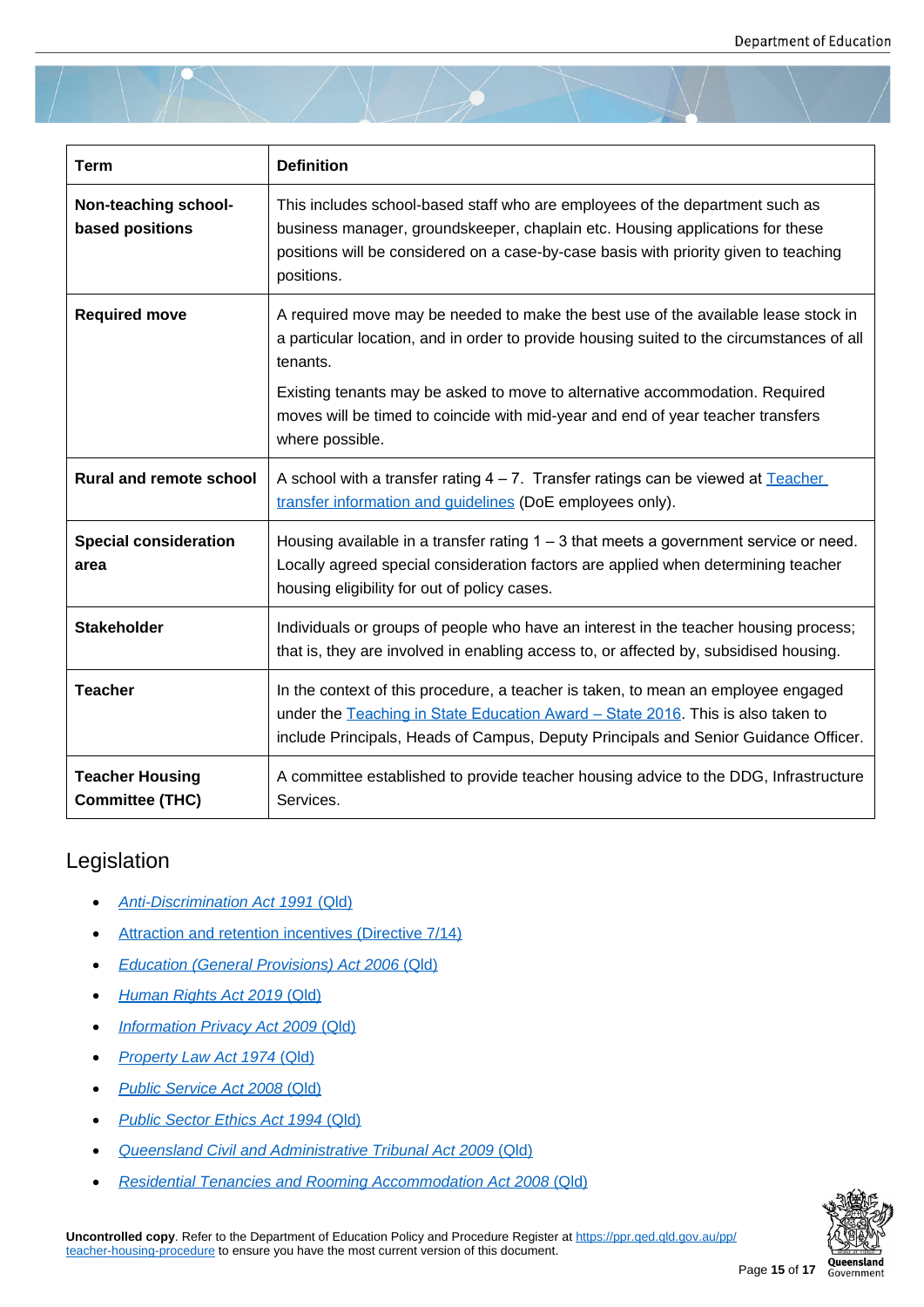- *Right to Information Act 2009* (Qld)
- Teaching in State Education Award State 2016
- [Transfer and appointment expense](https://www.legislation.qld.gov.au/view/html/inforce/current/act-2009-013)s (Directive 11/11)
- *[Work Health and Safety Act 2011](https://www.qirc.qld.gov.au/sites/default/files/teaching_state_ed_010919.pdf)* (Qld)

## Dele[gations/Authorisations](https://www.forgov.qld.gov.au/documents/directive/1111/transfer-and-appointment-expenses)

[Nil](https://www.legislation.qld.gov.au/view/html/inforce/current/act-2011-018)

## Policies and procedures in this group

Teacher housing policy

## Supporting information for this procedure

- [Change of personal det](https://ppr.qed.qld.gov.au/pp/teacher-housing-policy)ails form
- Housing allocation form
- [Local accommodation committee](https://ppr.qed.qld.gov.au/attachment/change-of-personal-details-form.docx) details form
- [Moving in checklist](https://ppr.qed.qld.gov.au/attachment/housing-allocation-form.docx)
- [Moving out checklist](https://ppr.qed.qld.gov.au/attachment/local-accommodation-committee-details-form.docx)
- [Teacher housing ap](https://ppr.qed.qld.gov.au/attachment/moving-in-checklist.docx)plication form
- [Vacancy risk manage](https://ppr.qed.qld.gov.au/attachment/moving-out-checklist.docx)ment guide

## Othe[r resources](https://ppr.qed.qld.gov.au/attachment/teacher-housing-application-form.docx)

- [Managing teacher housing in you](https://ppr.qed.qld.gov.au/attachment/vacancy-risk-management-guide.pdf)r location (DoE employees only)
- Maintenance management framework
- [Recruitment and selection policy](https://intranet.qed.qld.gov.au/Services/facilities/Documents/managing-teacher-housing-in-your-location.docx)
- [Teacher workforce mobility](http://www.hpw.qld.gov.au/FacilitiesManagement/BuildingMaintenance/MMF/Pages/Default.aspx) [\(DoE empl](http://www.hpw.qld.gov.au/FacilitiesManagement/BuildingMaintenance/MMF/Pages/Default.aspx)oyees only)
- [Individual employee grievances p](https://ppr.qed.qld.gov.au/pp/recruitment-and-selection-policy)olicy
- [Debt management](https://intranet.qed.qld.gov.au/Services/HumanResources/payrollhr/careers/managingyourcareer/Pages/workforce-mobility-principles.aspx) procedure
- **[Individual employee grievances](https://ppr.qed.qld.gov.au/pp/individual-employee-grievance-policy) procedure**
- [Recognition of Rural and Rem](https://ppr.qed.qld.gov.au/pp/debt-management-procedure)ote Services (RoRRS)
- [Government employee housing](https://ppr.qed.qld.gov.au/pp/individual-employee-grievance-procedure) [\(DoE empl](https://ppr.qed.qld.gov.au/pp/individual-employee-grievance-procedure)oyees only)
- **[Residential Tenancies Authority](https://teach.qld.gov.au/teach-in-queensland-state-schools/pay-benefits-and-incentives/rural-and-remote-benefits)**
- [Teacher housing \(DoE employe](https://intranet.qed.qld.gov.au/Services/facilities/asset-management/employee-housing)es only)
- [Employee housing rent subsidy](https://www.rta.qld.gov.au/) procedural policy statement (DoE employees only)
- [Records manage](https://intranet.qed.qld.gov.au/Services/facilities/asset-management/employee-housing/Pages/default.aspx)ment manual (DoE employees only)